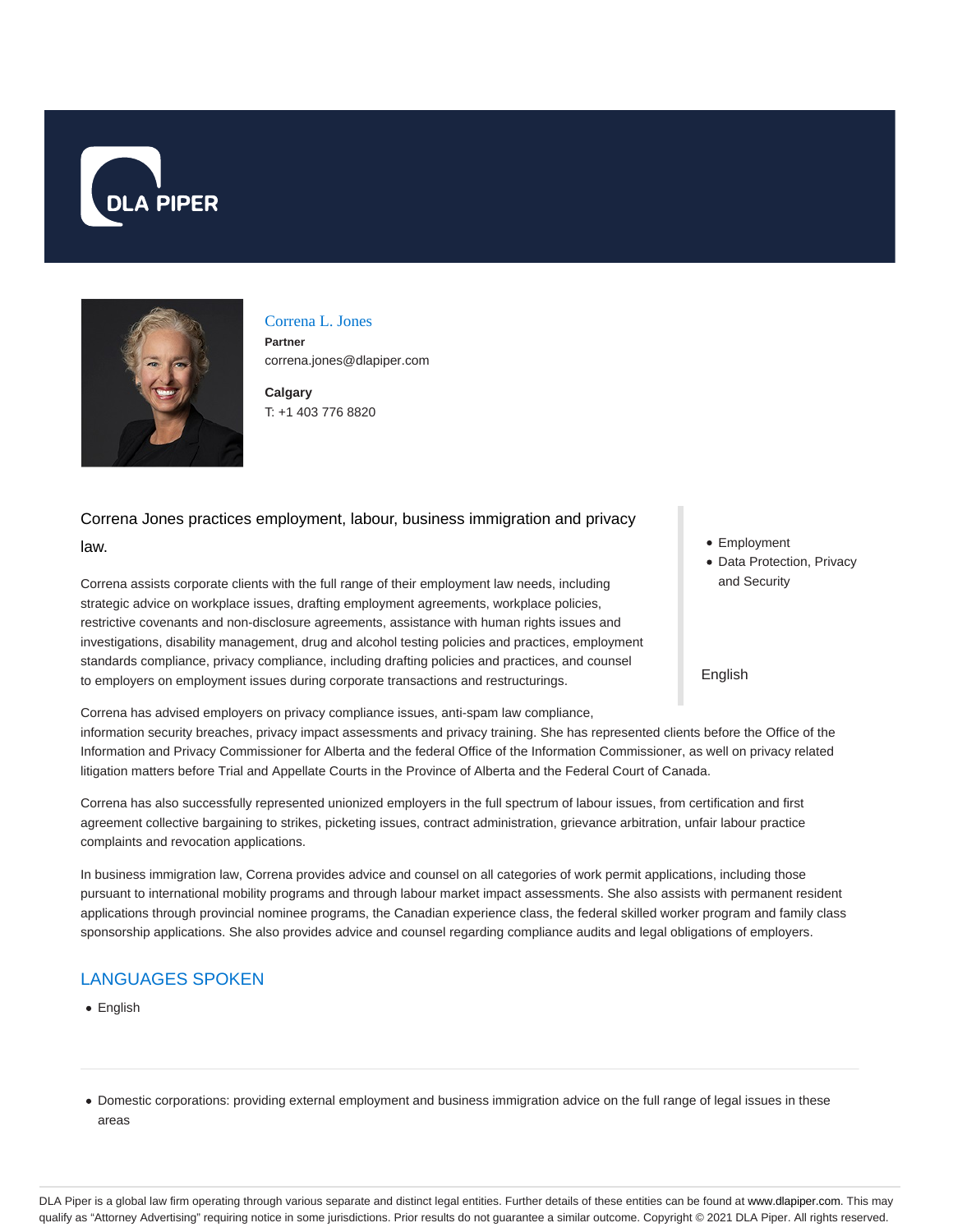- Multinational corporations: providing advice regarding compliance with Canadian laws and regulations in the areas of employment and business immigration law and assisting with the framework of employment and business immigration law policies, practices and documentation to enable the operation of the Canadian business
- Entrepreneurial organizations: assisting with employment and business immigration needs from inception, aligned with the dynamic and growing culture of the organization

# **CREDENTIALS**

# Admissions

Alberta, 2003

# **Recognitions**

- Acritas Stars 2019-2021 Designated as an "Independently rated lawyer"
- Acritas Stars 2017 Designated as a "Star" lawyer by a panel of over 3,000 global senior in-house counsel
- The Legal 500 Canada (Employment), 2022
- Thomson Reuters Stand-out Lawyer independently rated lawyer, 2022

## **Education**

- LL.B., University of Alberta, 2002
- M.B.A., University of Alberta, 2001
- B.A. (Hons.), University of Calgary, 1996

## **Memberships**

- Canadian Bar Association
- Labour and Employment Law Subsection
- Immigration Law Subsection

# Additional Credentials

Professor of Labour Law, University of Calgary Law School, Fall Semester 2021

## INSIGHTS

# **Publications**

**No more proof of vaccination in Alberta**

#### 9 February 2022

Canadian Employment Law Updates - COVID-19

Starting today, the Government of Alberta has implemented the first step of a three-step plan to lift province-wide COVID-19 public health measures. Individuals are no longer required to provide proof of vaccination with a QR code, negative COVID-19 test, or a valid medical exemption letter in order to enter businesses or entities in the restaurant, retail, entertainment, indoor fitness, and festival/event sectors.

**Mandatory vaccinations in Alberta?**

DLA Piper is a global law firm operating through various separate and distinct legal entities. Further details of these entities can be found at www.dlapiper.com. This may qualify as "Attorney Advertising" requiring notice in some jurisdictions. Prior results do not guarantee a similar outcome. Copyright © 2021 DLA Piper. All rights reserved.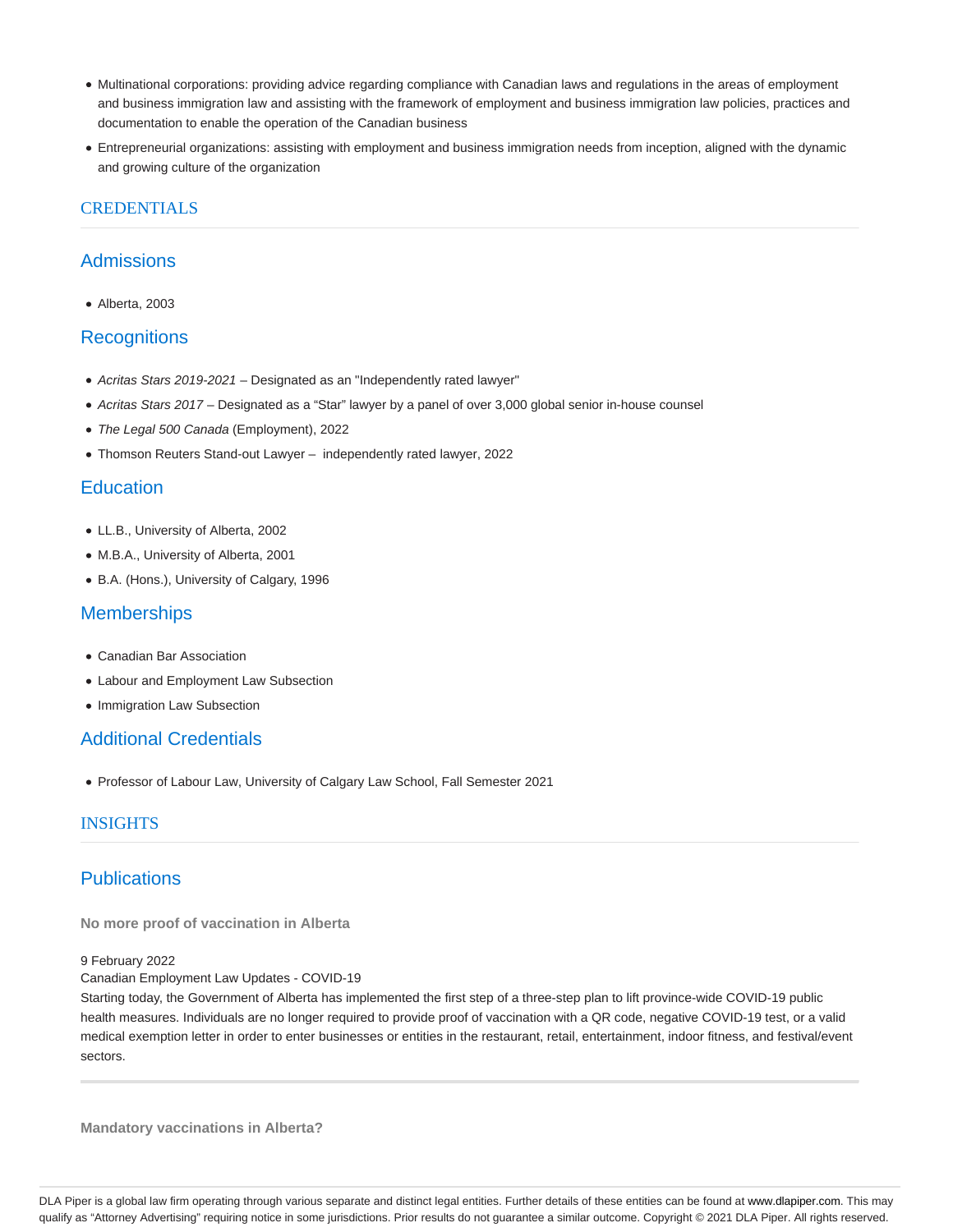#### 17 September 2021

Canadian Employment Law Updates - COVID-19

The Government of Alberta declared a state of Public Health Emergency on September 15, 2021, and announced new directives to combat the ongoing impact of the COVID-19 pandemic. While the Government of Alberta did not impose mandatory vaccinations, certain businesses and indoor gatherings are affected by the new directives.

**The Alberta government has announced its three-stage plan to lift health restrictions**

#### 28 May 2021

Canadian Employment Law Updates - COVID-19

On May 26, 2021, the Alberta government revealed its three-stage "Open for Summer Plan" with the support of the Chief Medical Officer of Health. This strategy aims to lift health restrictions using vaccination rates and hospitalization numbers as benchmarks, with each stage taking effect two weeks after conditions are met. Like many other provinces, this plan is a staged process lasting several weeks to oversee gradual openings in different sectors and activities. If conditions are met, the province could fully reopen by the beginning of July or earlier.

**Government of Alberta introduces paid leave for employees to receive COVID-19 vaccinations**

#### 23 April 2021

Canada in Focus

On April 22, 2021, Bill 71: Employment Standards (COVID-19 Vaccination Leave) Amendment Act, 2021 received royal assent to retroactively take effect starting April 21, 2021. Bill 71 amends the Alberta Employment Standards Code to provide 3 hours of paid leave for any full-time or part-time Alberta employee to receive a COVID-19 vaccination.

### **Bill 32: Practical implications for Alberta employers**

19 October 2020 Canadian Employment Law Updates - COVID-19

Canada in Focus

Bill 32: Restoring Balance in Alberta's Workplaces Act, 2020 brings a number of amendments to both the Alberta Employment Standards Code and Labour Relations Code. While much of Bill 32 is now law, this article discusses the key amendments to the ESC under Bill 32 that will take effect on November 1, 2020.

- Amendments to the Alberta lobbyists act What you need to know, May 2018
- Canada EU free trade agreement: CETA to provide Canadian companies with increased international mobility options, September 2017

## **NEWS**

**DLA Piper Canada recommended by Legal 500 Canada 2022**

#### 12 November 2021

DLA Piper (Canada) LLP and its lawyers have been recommended in the latest edition of the Legal 500 Canada.